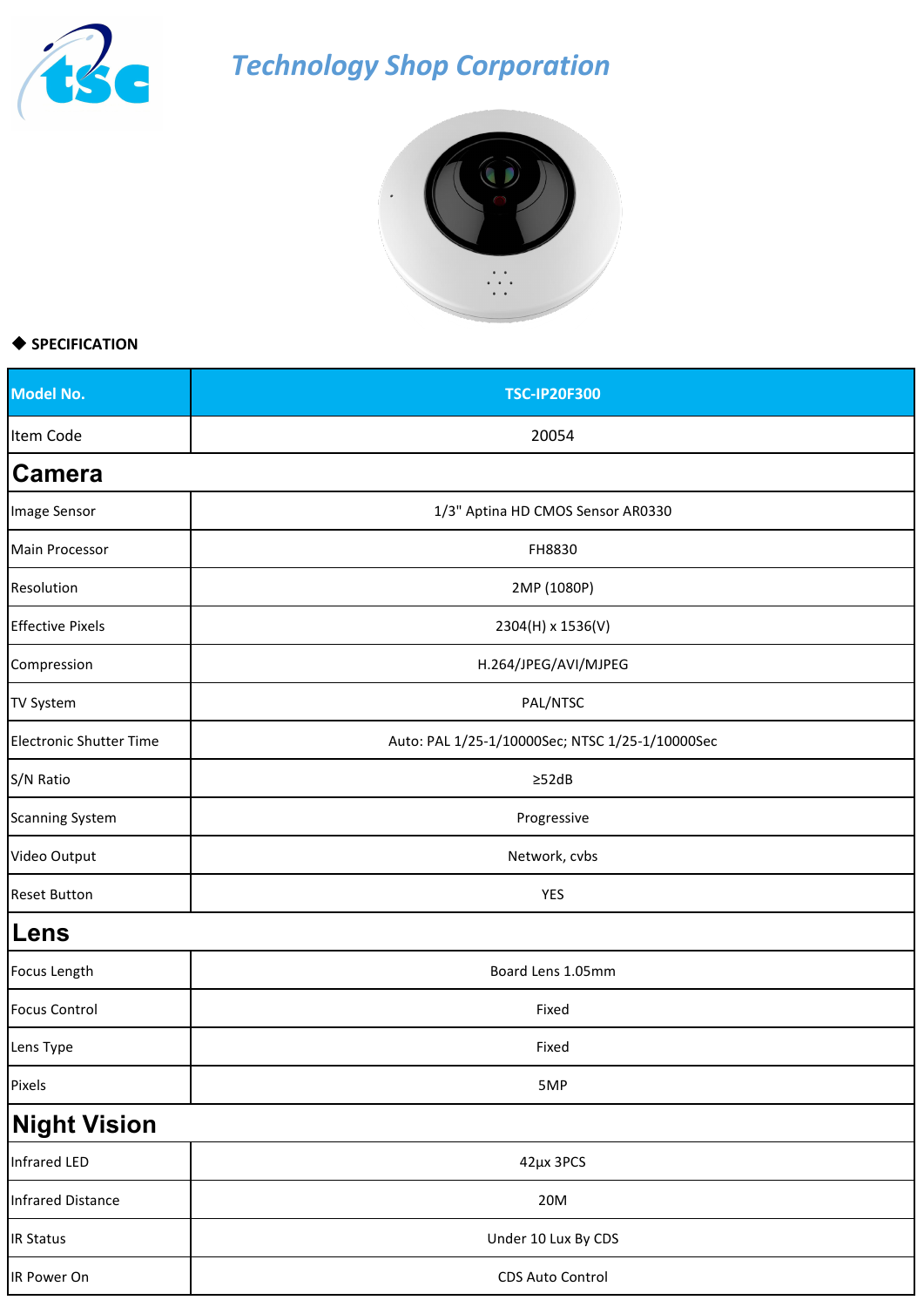| <b>Network</b>          |                                                                                        |
|-------------------------|----------------------------------------------------------------------------------------|
| Ethernet                | RJ-45 (10/100Base-T)                                                                   |
| Protocol                | TCP/IP,ICMP,HTTP,HTTPS,FTP,DHCP,DNS,DDNS,RTP,RTSP,RTCP,NTP,SMTP                        |
| <b>ONVIF</b>            | Support ONVIF 2.4                                                                      |
| P <sub>2</sub> P        | YES, Support QR Code                                                                   |
| POE                     | Internal POE, Support IEEE 802.3af                                                     |
| Video Delay             | 0.3S (Within the Lan)                                                                  |
| Main Stream 1           | 1520*1520@25fps                                                                        |
| Main Stream 2           | 1024*1024@25fps                                                                        |
| Main Stream 3           |                                                                                        |
| Sub Stream 1            | 720*720@25fps                                                                          |
| Sub Stream 2            |                                                                                        |
| Sub Stream 3            |                                                                                        |
| Tri Stream              | 512*512@25fps                                                                          |
| <b>IE Brower</b>        | IE8-11, Google Chrome, Firefox, Safari, Mac Safari                                     |
| <b>Smart Phone</b>      | iPhone, iPad, Android, Android Pad                                                     |
| <b>Wireless</b>         |                                                                                        |
| Antenna                 | 3dbi                                                                                   |
| Hotspot                 | YES                                                                                    |
| Wi-Fi                   | Wi-Fi(IEEE802.11b/g/n)                                                                 |
| <b>WIFI Range</b>       | No obstacles 300m Max.                                                                 |
| <b>Camera Features</b>  |                                                                                        |
| Day/Night               | Color/ B&W (IR-CUT)                                                                    |
| Image Config            | Saturation/Brightness/Contrast /Sharpness, Mirror, White Balance, FLK(Flicker Control) |
| Corridor Pattern        |                                                                                        |
| ROI                     |                                                                                        |
| Defog Mode              |                                                                                        |
| <b>BLC</b>              |                                                                                        |
| <b>HDR</b>              |                                                                                        |
| <b>WDR</b>              |                                                                                        |
| <b>Motion Detection</b> | Support                                                                                |
| Privacy Masking         | 3 Rectangular Zone                                                                     |
| Recording Mode          | NVR/NAS/CMS/Web                                                                        |